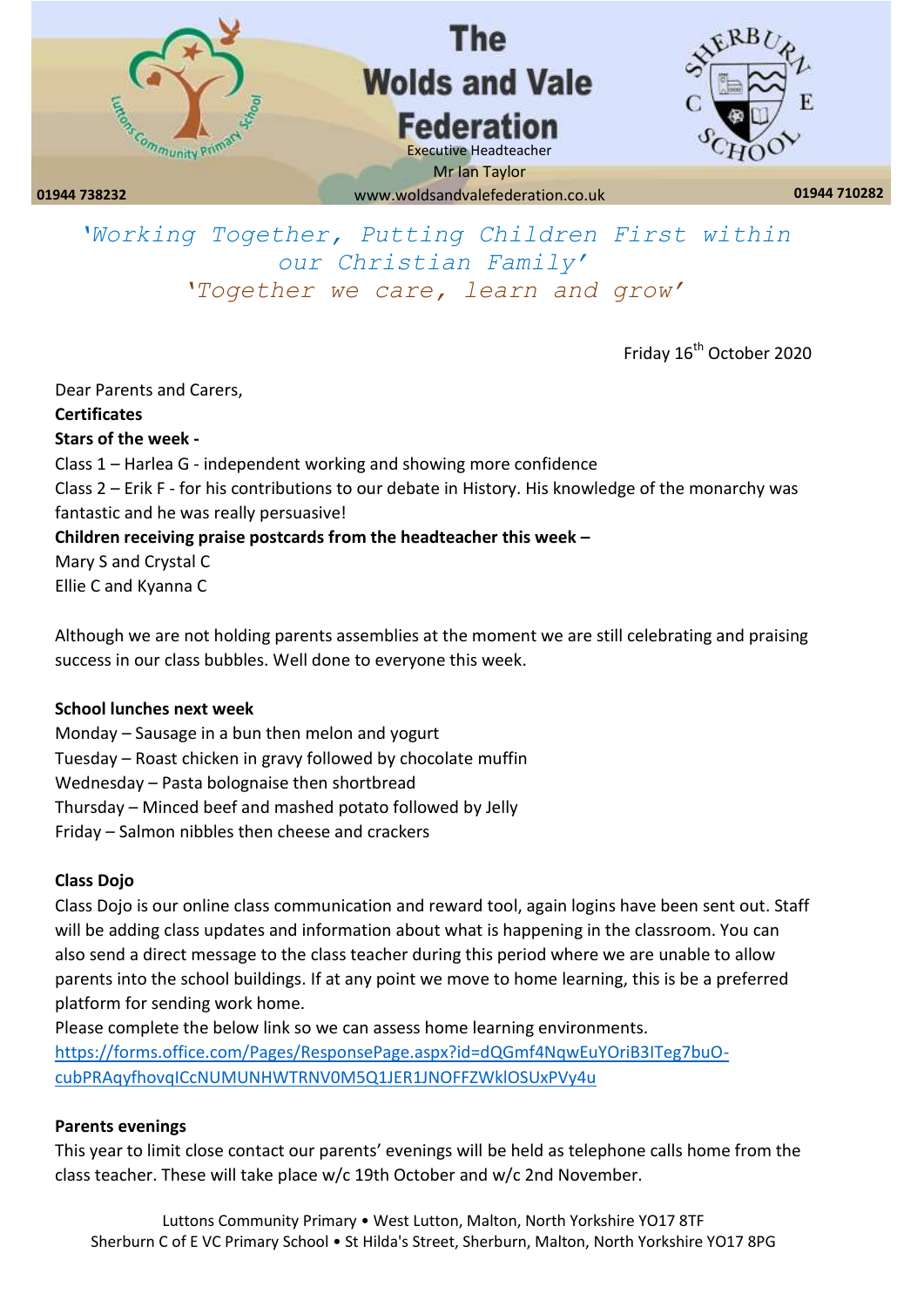

## **Christmas card orders**

Order forms and sample Christmas cards were sent home with children who had made them this week. This will be one of our limited fundraising opportunities this year as we will not be able to host events where parents come into school, like the Christmas fair. Please support us if you can by purchasing a pack of cards, wrapping paper or coasters. As Christmas will be a bit different this year, sending a card is a good way to wish someone you may not see a Happy Christmas and its great handwriting practice too!

Orders can be placed with cash or a cheque made payable to 'Luttons CP school' and placed into the envelop provided. Please can all order be returned by **Monday 19th October** so we can get the cards back in plenty of time for you to receive and send them.

## **Adult learning opportunities**

North Yorkshires Adult Learning and Skills Service is still unable to attend venues to support parents during this time though we do have a strong presence online. I have attached some free family learning courses which may be of interest to your parents and could support some of the work you continue to do. These vary from online safety to children's mental health especially with the impact Covid-19 has had on so many in our communities. Parents/carers can enrol onto these courses by going through the following link:

[https://ebsontrackprospect.northyorks.gov.uk/Page/ProspectusList?search\\_TOPIC\\_operator=Equal](https://ebsontrackprospect.northyorks.gov.uk/Page/ProspectusList?search_TOPIC_operator=Equals&search_TOPIC_type=String&search_TOPIC_value=FAM) [s&search\\_TOPIC\\_type=String&search\\_TOPIC\\_value=FAM](https://ebsontrackprospect.northyorks.gov.uk/Page/ProspectusList?search_TOPIC_operator=Equals&search_TOPIC_type=String&search_TOPIC_value=FAM)

Anne Rucroft Curriculum Manager Family Learning,

## **World Mental Health Day**

Just in case you missed them last week some great resources to help find out more about mental health below -

<https://www.mind.org.uk/get-involved/world-mental-health-day-2020/> <https://www.bbc.co.uk/bitesize/collections/life-and-wellbeing/1> <https://www.annafreud.org/parents-and-carers/child-in-mind/>

## **Reception places for September 2021**

FAO Parents of Nursery Children (born between 1 September 2016 and 31 August 2017) If you have a child who falls into the age range above they are due to start school in September 2021 and you must apply for a primary school place for them to start in Reception. Important – you must apply for a school place even if your child has an older sibling at the school or they are attending the nursery attached to the school. You can apply for a Reception place at a primary school for your child from 12 October 2020 and the deadline to submit your application is 15 January 2021. [www.northyorks.gov.uk/school-admissions](http://www.northyorks.gov.uk/school-admissions)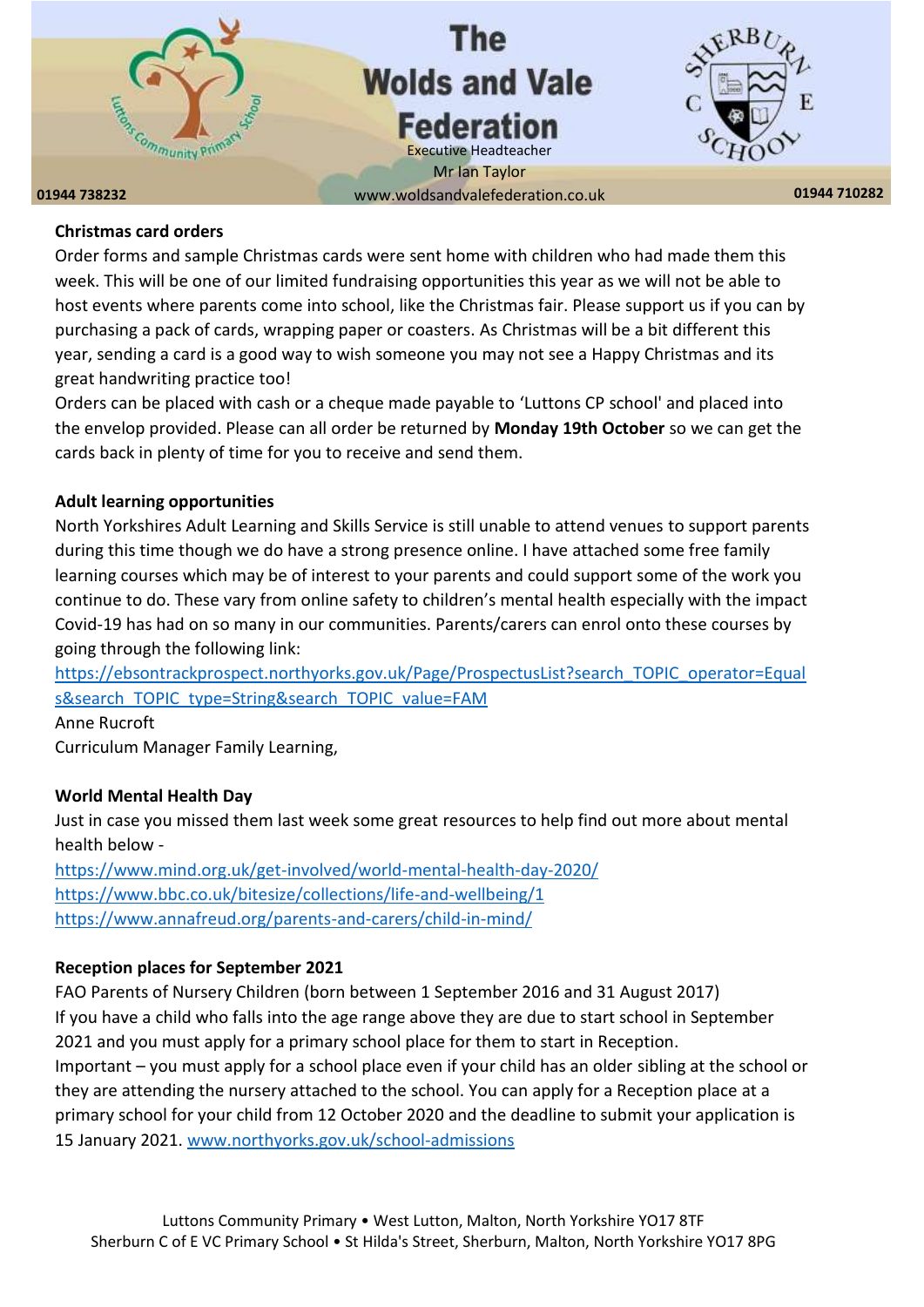# **The Wolds and Vale Federation**

**01944 738232 01944 710282** www.woldsandvalefederation.co.uk Executive Headteacher Mr Ian Taylor

**Ommunity Prim** 

## **Pumpkin carving competition from North Yorkshire Catering!**

North Yorkshire Catering is excited to announce our very own Pumpkin Carving Competition open to ALL schools and pupils to enter!

We want to inspire primary and secondary pupils to get creative in their kitchens with this Autumnal inspired event, and to (safely!) carve a pumpkin at home. They can be scary or cute, you are the decider in this challenge! We are aware that for younger children pumpkin carving can prove hazardous which is why we would recommend allowing younger children to draw their designs on the pumpkins and to leave the carving to the adults. If you still feel this would be unsuitable, please feel free to decorate your pumpkin.

Prizes to be won! There are some exciting prizes to be won – including an Amazon Fire 7 Tablet with 7" Display and 16GB data for the winner, and runners up prizes of Rapidough Board Game and a Cook Book. We will also share a couple of tasty recipes to use up your unused pumpkin to reduce your food waste from carving your magnificent pumpkins!

How to enter

Simply email a photo of your carved pumpkin to: helen.buxton@northyorks.gov.uk Please include the pupil's name, age, and details of the school they attend (plus a name for your pumpkin if you like!).

Deadline: 17:00 on Sunday 1st November 2020

Maximum age to enter is 16.

The winner and runner-ups will be announced on Monday 9th November 2020 and the winning pumpkins published on our website and social media.

Please ensure you are being safe whilst carving, and have a responsible adult with you. The best of luck to all – READY, STEADY, PUMPKIN!

## **Governor vacancy**

The Wolds and Vale governing body are looking to recruit a governor to the board, this is a Coopted skills based position and not a parent governor role but anyone can apply.

# **Why volunteer to be a school governor or trustee?**

School governors make a valuable contribution to children's education, opportunities and futures. Being a school governor is a challenging but hugely rewarding role. It will give you the chance to make a real difference to young people, give something back to your local community and use and develop your skills in a board-level environment. You will also be joining the largest volunteer force in the country: there are over a quarter of a million volunteers governing state funded schools in England. Schools need governing boards that have a balance and diversity of knowledge, skills and experience to enable it to be effective. Ofsted (the national inspection body for schools) has repeatedly noted that the most effective schools demonstrate effective leadership and management – which includes the governing board.

**Who can become a school governor or trustee?**